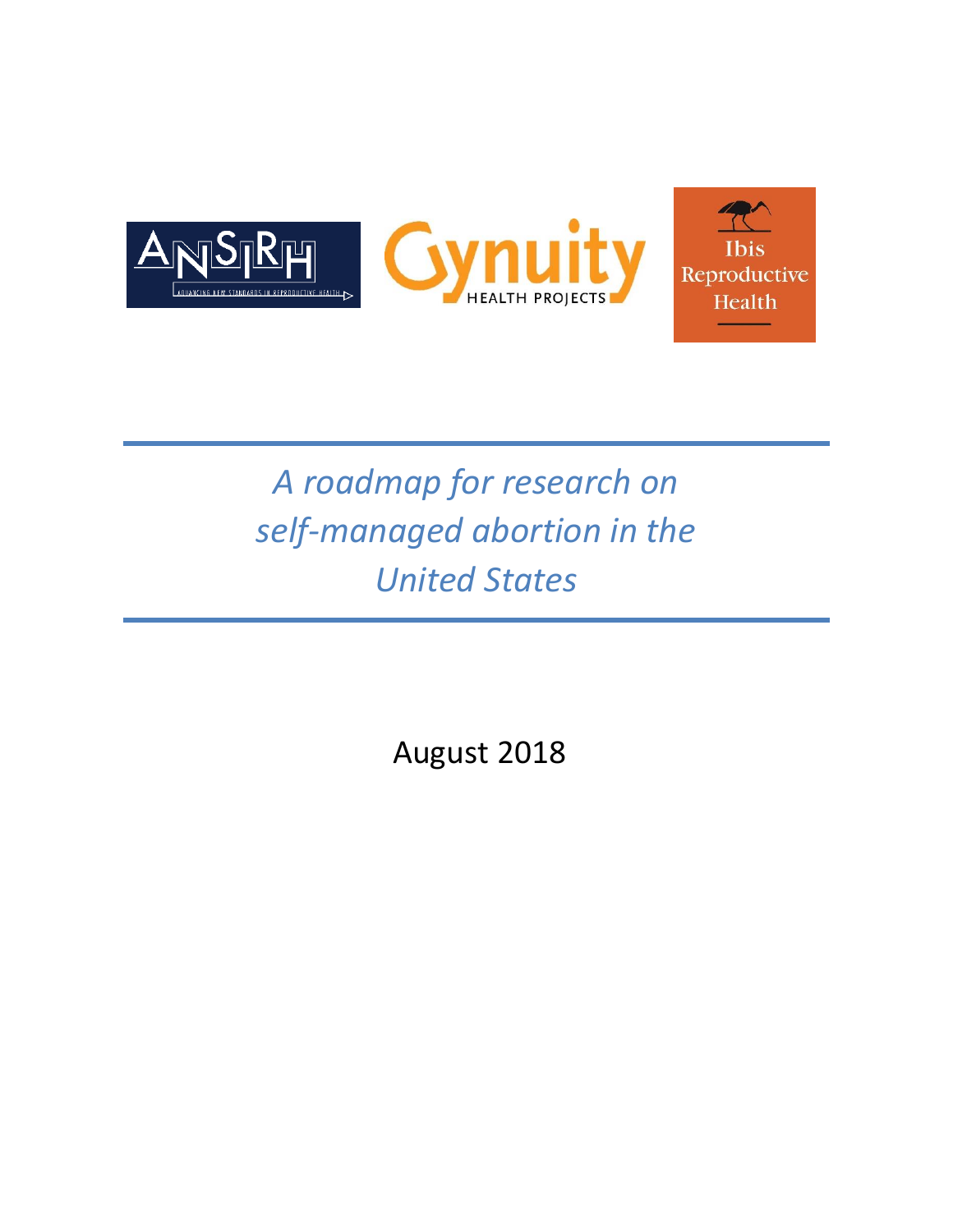### **Introduction**

Media coverage and research data show a growing awareness of the option to self-manage (or selfinduce or self-source) abortion outside of the formal health care system; we are learning more about people's experiences with self-managed abortion, and how often people choose this option in the United States. Recent evidence indicates between one and seven percent of abortion patients (see below) have taken or done something to try to end their current pregnancy. In addition, in 2015, there were more than 700,000 Google searches using terms related to self-induced abortion in the United States.<sup>1</sup> The reasons women attempt to self-manage an abortion are varied, but they are often related to barriers accessing clinic-based care, as well as a preference for self-care.<sup>2</sup>

At the same time, many in our field recognize that facility-based provision of medication abortion in the United States is overly medicalized, although it has certainly become less medicalized over the 17 years since mifepristone was approved by the US Food and Drug Administration (FDA). For example, protocols now allow for women to take both mifepristone and misoprostol at home. But medication abortion could be even further demedicalized through pharmacy dispensing and expansion of telemedicine models—or even making it available over the counter (OTC)—which have the potential to expand access greatly.

We are now seeing a groundswell of interest among advocates and clinicians in efforts to make progress on two different but complementary goals. The first is to understand better what women and all people who need access to abortion care in the United States are actually doing as they access medication abortion on their own, ensure that they are doing so safely, and explore ways to support people who self-manage their abortions. Evidence is needed to understand how best to get people the information and resources they need, as well as to help clinics adapt to this changing landscape. The second goal is to work toward demedicalizing care and expanding access to medication abortion within facility-based, legal medical services. Research is necessary to understand and document alternative models of medication abortion provision, as well as to develop and test technologies that support demedicalized care models. Progress on these two goals would significantly improve the quality of abortion care in the United States.

Clearly many similarities exist between self-managed abortion and formal demedicalized care. Critics often have the same concerns about both—especially fears about the safety of abortion with less clinical supervision. Evidence that helps to allay those fears, including research to document experiences with self-managed abortion from a range of contexts in the United States and in other countries, will serve both to improve quality of care for people who choose to self-manage abortion now and to lay the foundation for future simplified medication abortion service delivery models.

Together, Advancing New Standards in Reproductive Health (ANSIRH), Gynuity Health Projects, and Ibis Reproductive Health have collaborated to develop this forward-looking research agenda around selfmanaged and demedicalized abortion in the United States. Below we describe four research priorities that we believe will significantly advance our goals to support people who self-manage abortion to do so safely and to generate critical evidence to remove unnecessary restrictions and provide medication abortion in user-friendly and accessible ways across the United States.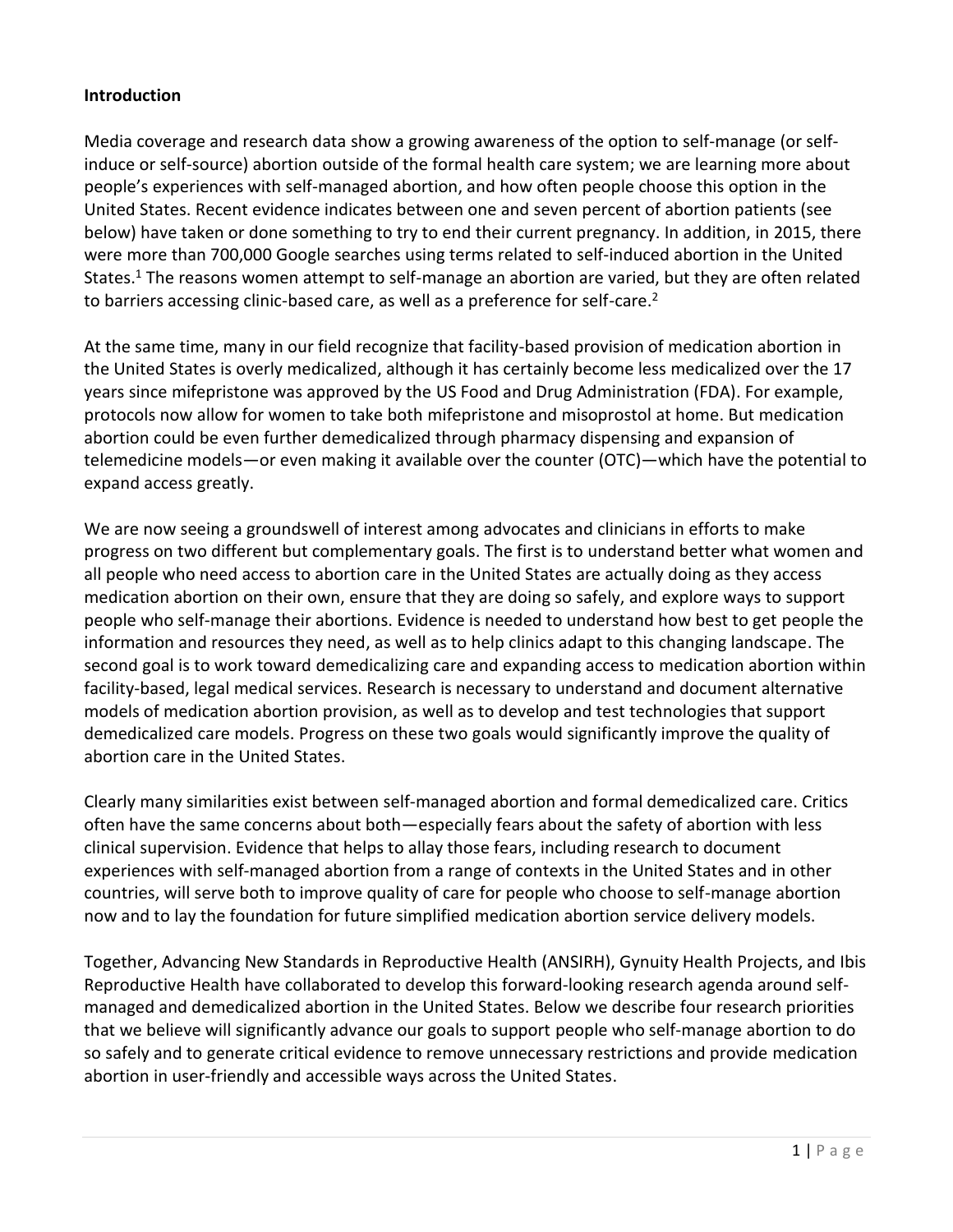*Priority #1: Understand the current landscape of self-managed abortion in the United States*

*This priority focuses on understanding the current and potential practice of self-managed abortion in the United States and the impact on service delivery, as well as women's interest in demedicalized abortion care. This work is central to understanding the scope of self-managed abortion in the United States (including aspects of safety); informing advocacy efforts and initiatives that support women with information and clinical back-up; and shaping our efforts to develop less medicalized models of care. This research may also be useful in advocacy efforts aimed at removing restrictive policies. At the same time, we must avoid framing self-managed abortion as a negative result of such policies, especially when women are using safe and effective methods. In addition, this research may help abortion clinics understand the scope of this phenomenon and aid them in adapting their services in light of this new reality.*

Prior research has shown that a small proportion of US women attempt to self-induce abortion.<sup>3,4</sup> In a 2014 national survey of abortion patients, 1.3% said they had ever used misoprostol to try to end a pregnancy or bring back their period, and 0.9% had ever used another substance, such as vitamin C or herbs.<sup>5</sup> By comparison, a study of abortion patients in Texas found that seven percent had taken or done something to try to end the pregnancy before coming to the clinic.<sup>6</sup> A representative survey of Texas women aged 18-49 estimated that at least 100,000 women in that state had attempted to selfinduce an abortion at some point in their lives.<sup>7</sup> This survey also found that women who reported that they had ever found it difficult to obtain reproductive health services, as well as Latinas living near the Mexican border, were more likely to report knowing someone who had attempted to self-manage an abortion or to have done so themselves.

A 2008 qualitative study of 30 women recruited from health care facilities in four US cities examined the experiences of women who had ever attempted to self-induce an abortion.<sup>8</sup> The study found that women had used a range of methods, including herbs, vitamin C, birth control pills, various food products, and misoprostol to attempt to end their pregnancies. Study participants reported several reasons for choosing to attempt to self-manage an abortion, including being unable to afford the cost of clinic-based abortion care, wanting to avoid clinic-based care, and being young and therefore not knowing how or whether they could obtain a clinic-based abortion; others preferred self-management because they thought it was easier or more natural, or more like bringing their period back.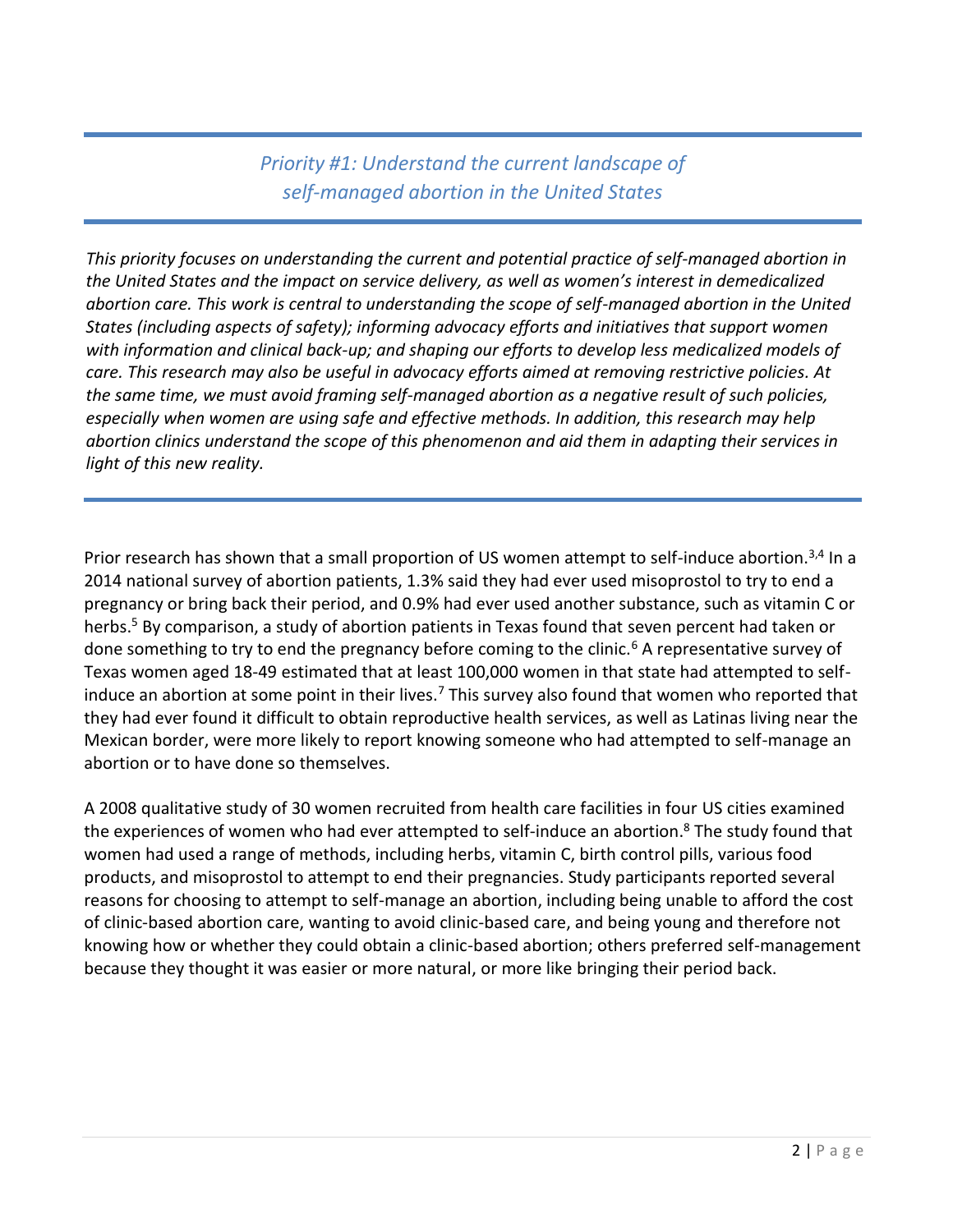A number of important research projects to advance this effort are underway, including:

- A nationally representative survey of US women to estimate the prevalence of self-managed abortion, as well as women's interest in online and OTC access to medication abortion pills and advance provision of medication abortion pills.
- Surveys of abortion patients in five "bad-policy" states (Arkansas, Louisiana, North Dakota, Oklahoma, and Texas), and in as many as ten states where telemedicine is allowed, about their interest in online and OTC access to medication abortion pills and advance provision of medication abortion pills.
- Research on self-managed abortion among abortion patients and the general population of women in Texas.
- Documentation of experiences among women seeking/using self-managed abortion in the United States recruited from community providers and online sites offering medication abortion services.
- An online survey using Google AdWords to recruit women who are searching for information about abortion, some of whom have explored self-managed abortion.
- Research to estimate the prevalence of self-managed abortion among prenatal care patients in Louisiana and Baltimore.

We are now planning more comprehensive documentation in other states with restrictive policies, such as Louisiana and Mississippi, and more widespread research using innovative strategies, such as using Google AdWords, to recruit participants who seek information about where to obtain an abortion online, to understand how practices vary within different communities and networks, and to draw upon lessons learned from other countries. These projects include:

- Research on self-managed abortion in communities where people face significant barriers in the United States, such as Louisiana and Mississippi (including prevalence of, reasons for, and experiences with self-managed abortion).
- In-depth surveys of women who are searching for abortion pills or a clinic online, recruited using Google AdWords, to assess the prevalence of self-managed abortion among this population.
- Research and repackaging of data to respond to the needs of advocates and lawyers.
- A landscape analysis of existing research on self-managed abortion from other countries, packaged for US settings.
- Research on users' preferences for demedicalized models or self-managed abortion outside the formal health system.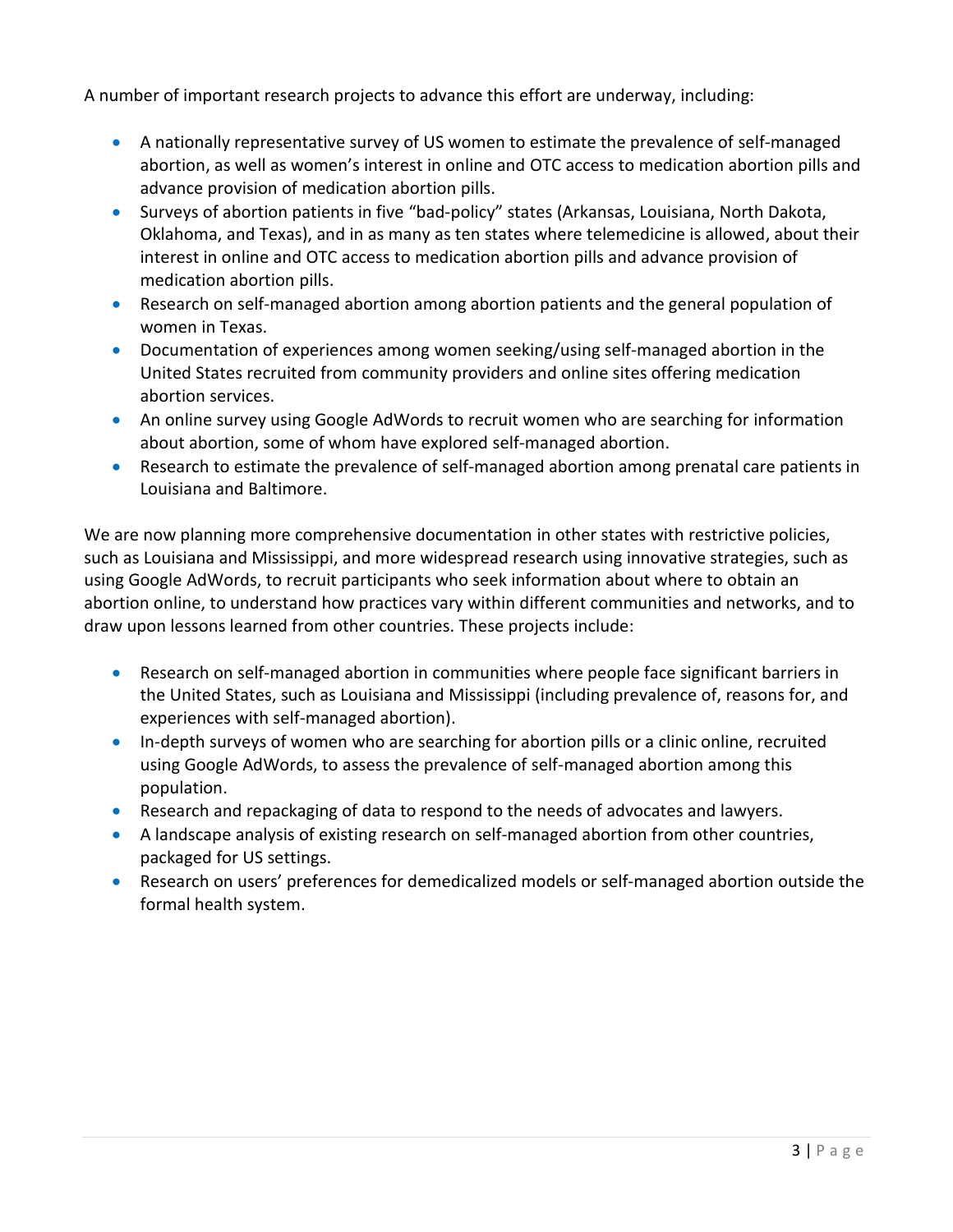# *Priority #2: Support self-managed abortion with information and improved digital technology*

*This priority focuses on evaluating novel ways to inform women who choose self-managed abortion about the safest and most effective methods, as well as developing linkages to clinical services if needed, to improve quality of care. Access to high-quality, acceptable, and safe self-managed abortion in the United States will in large part depend on whether people who access medications for self-managed abortion have accurate and digestible information about medication regimens and what to expect, as well as clear information about adverse effects and signs of serious complications that require medical care. Information about legal, facility-based care is also critical to ensure people seeking abortion care know their options. A broad range of new and innovative information delivery models exists, and research is needed to assess the acceptability and utility of these different approaches.*

In settings where abortion is legally restricted, as well as where it is permitted by law but not widely accessible, women are increasingly choosing mifepristone and/or misoprostol to terminate their pregnancies outside of the formal health care system.<sup>9</sup> Increasing use of these safe and effective medications for abortion in legally restrictive settings has been associated with reductions in abortionrelated morbidity and mortality.<sup>10</sup>

In the late 1990s, advocates and clinicians in Uruguay working to reduce mortality and morbidity from unsafe abortion developed an innovative, clinic-based strategy to provide women with evidence-based information from the World Health Organization about how to safely terminate their own unwanted pregnancies using misoprostol,<sup>11</sup> and adopted the terminology of public health harm reduction programs. Decades of experience with the "harm reduction model" in Uruguay and elsewhere demonstrated that women who have access to evidence-based information about misoprostol for safe abortion can be empowered to terminate their own pregnancies with very low rates of complications,<sup>12,13</sup> and innovations on the abortion harm reduction model have evolved around the globe, including safe-abortion hotlines, telephone accompaniment models, internet-based telemedicine counseling for abortion, and web-based information and pill delivery platforms.

Safe-abortion hotlines, web-based services, and other digital technologies have become central to women's access to information about safe medication abortion in restrictive legal contexts around the globe. 14,15,16 In the United States, given the stigmatized and politically polarized nature of abortion, in addition to the large number of complex state-level legal restrictions and the unknown legal risks of self-managed abortion, it is not surprising that evidence is scarce regarding who accesses information about medications for abortion outside of formal health care settings, their abortion experiences, and critical information gaps. We also know little about what platforms are used and trusted, and what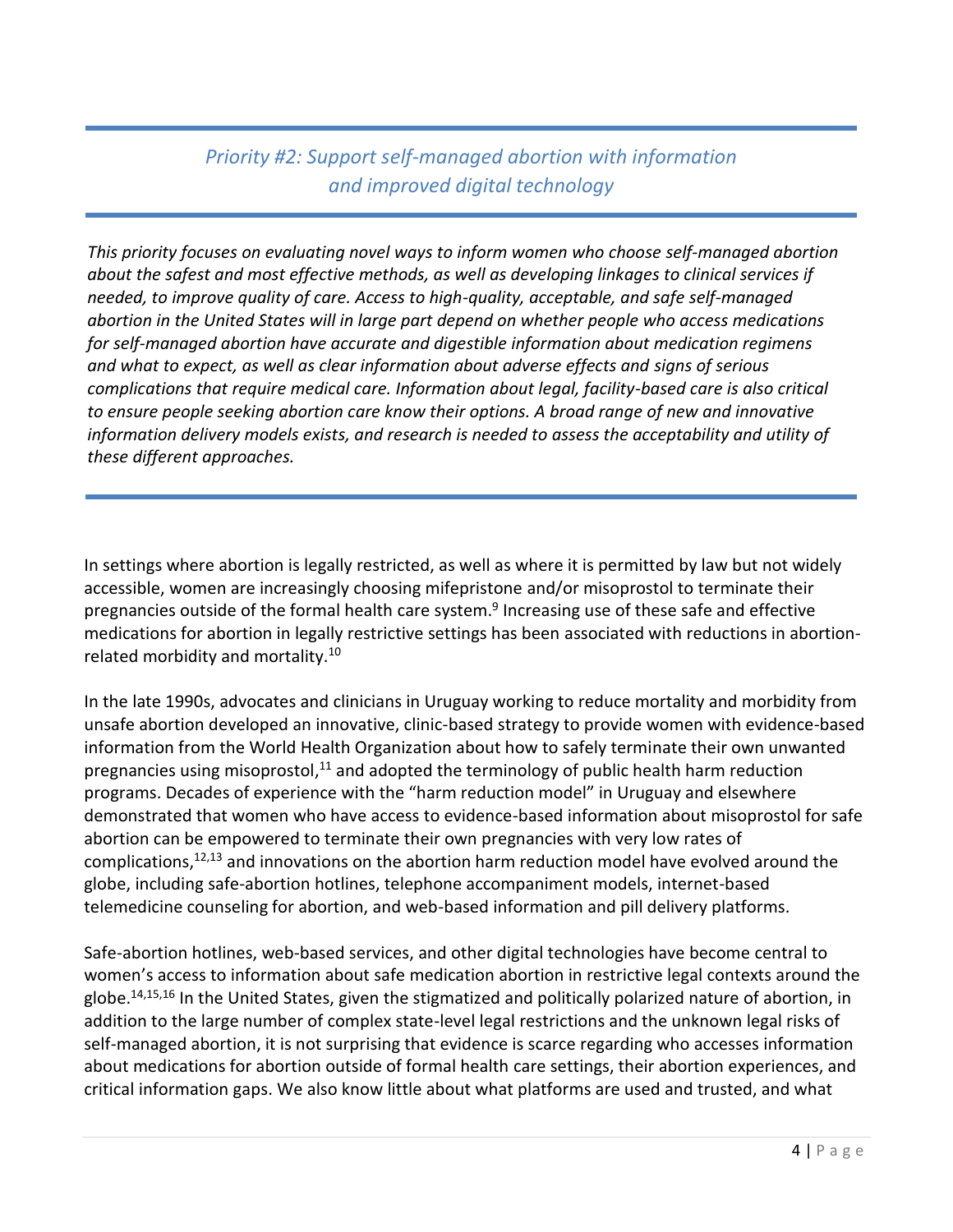digital technologies would best facilitate access to reliable information and linkages to health systems when needed.

At present, efforts are underway to develop a smartphone app to meet the sexual and reproductive health and self-managed abortion information needs of women in the United States. To complement this research, we are planning to evaluate novel platforms with the potential to improve quality of care, including:

- Conducting a large-scale, mixed-methods study to document and explore who seeks information about self-managed abortion through online platforms (Safe2Choose, Women Help Women, Women on Web); reasons for seeking information about self-managed abortion; information about legal facility-based services; if, where, and how they have abortions; their abortion experiences, outcomes, and interactions with the formal health system; abortion preferences; and information gaps.
- Better understanding and evaluating the Self-managed Abortion Safe and Supported (SASS) model of providing tailored counseling to those seeking information and support for selfmanaged abortion in the United States by analyzing service statistics from the first year of SASS services. Additionally, prospectively recruiting women contacting the service for a qualitative study exploring their abortion experiences and outcomes; awareness of legal facility-based services; feelings of preparedness; perceptions of the quality of the information/services they receive; links/referrals to the formal health system for follow-up care when necessary; privacy concerns; and abortion preferences.
- Documenting and evaluating the impact of the smartphone app that has been developed for comprehensive sexual and reproductive health (which includes information about self-managed abortion) on abortion experiences and outcomes through a large-scale prospective study among facility-based and self-managed abortion users of the app.
- Developing and testing standardized materials in collaboration with communities that face barriers to abortion care about evidence-based protocols for self-managed abortion for dissemination to a range of audiences including abortion funds, pregnancy options hotlines, and grassroots advocacy organizations.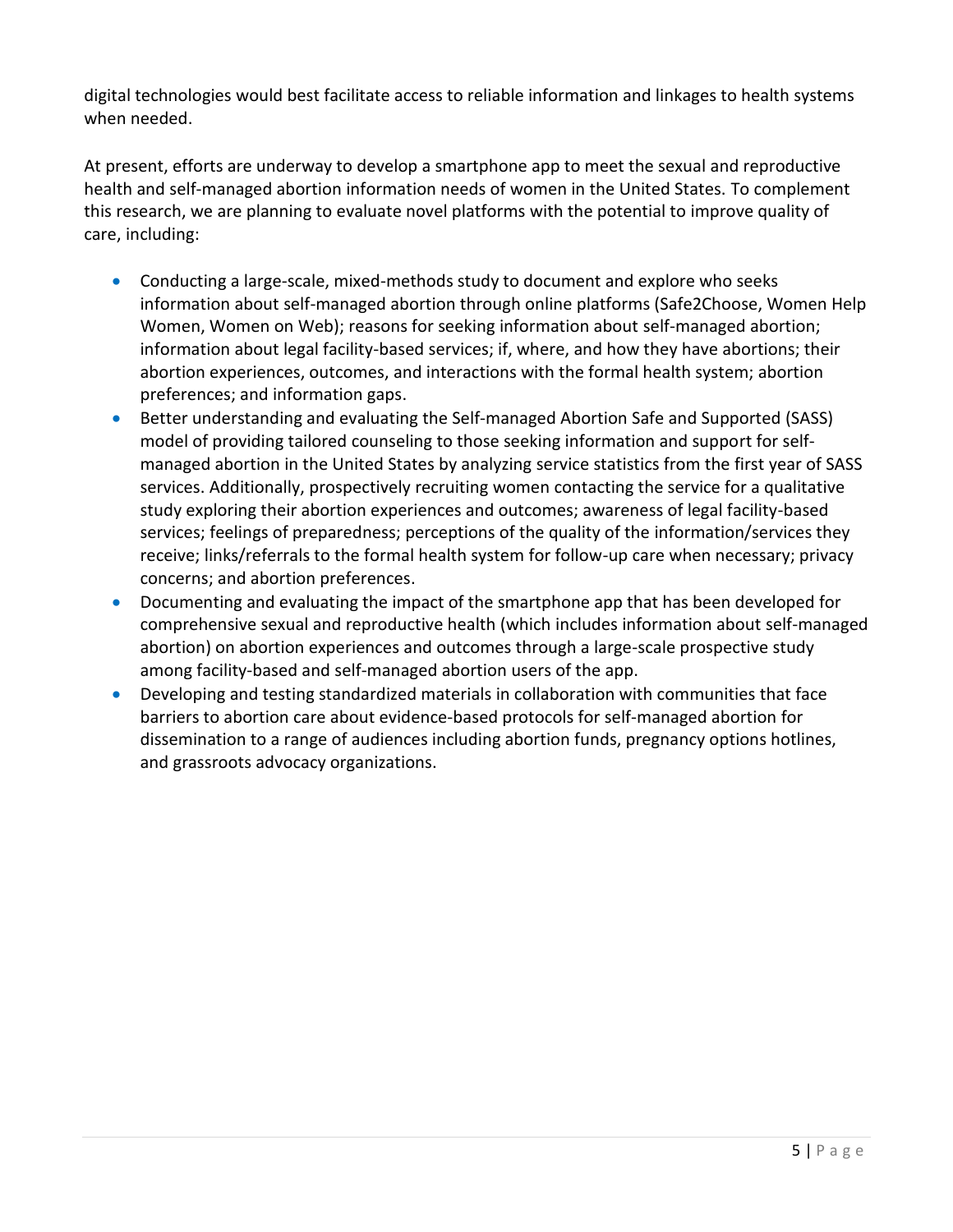## *Priority #3: Countering clinical concerns with evidence*

*This priority focuses on building the evidence base to address commonly cited potential "risks" of medication abortion, which limit support for self-managed abortion and other demedicalized approaches. This work aims to improve medication abortion care both within and outside of the formal health care system. Information that addresses the concerns of the medical community about self-managed abortion is critical to building support for innovations to expand access and reduce unnecessary medicalization. The more we identify and address the layers of professional opposition to self-use with good science, the more likely practices can change both inside and outside of clinics. It is also possible that addressing the concerns of the medical community will help to reduce scrutiny of women's use of medication abortion outside of facilities—and may lead to fewer prosecutions of women and those who assist them.* 

In the United States, providers commonly use ultrasound (and less commonly, pelvic examination) to determine gestational age and exclude ectopic pregnancy before starting the treatment. These examinations are costly, uncomfortable, and must be performed by personnel with specialized skills and equipment. Eliminating these tests could increase access by decreasing cost, expanding who could offer the service, and enhancing telemedicine delivery of medication abortion. Although the medical community is generally resistant to eliminating ultrasounds or pelvic exams before medication abortion, evidence has demonstrated that these tests are unnecessary. Women can estimate with reasonable accuracy from menstrual dating whether or not they fall within the current accepted limit for outpatient medication abortion.<sup>17,18,19</sup> In addition, a recently completed study evaluated the safety and acceptability of medication abortion in selected women without an ultrasound or pelvic exam, and found that no serious adverse events occurred that would have been prevented by performing those tests.<sup>20</sup>

Another concern with self-managed abortion or simplified screening is that women may (intentionally or not) take the medications at a gestational age past the current upper limit, when there is less evidence on the optimal regimen that should be used. While it is well established that the standard outpatient regimen of mifepristone and misoprostol works well up to 70 days LMP, one large study has shown that efficacy drops slightly in the 11<sup>th</sup> week (71-77 days LMP).<sup>21</sup> A retrospective chart review in Mexico City suggests that adding a second dose of misoprostol can significantly boost success rates in the 11<sup>th</sup> week,<sup>22</sup> but more research is needed in both the 11<sup>th</sup> and 12<sup>th</sup> weeks.

Another common test that is conducted for clinic-based abortion care is Rhesus (Rh) factor testing. Women presenting for abortion are tested if their status is unknown and all women are offered Rh immune globulin if their blood type is negative. This practice is based on expert opinion and extrapolation from the outcomes of full-term pregnancies. In fact, the actual likelihood of early medication abortion triggering sensitization and subsequent fetal morbidities is unknown, and most providers agree that it is quite low. Further evidence is needed on the necessity of searching for and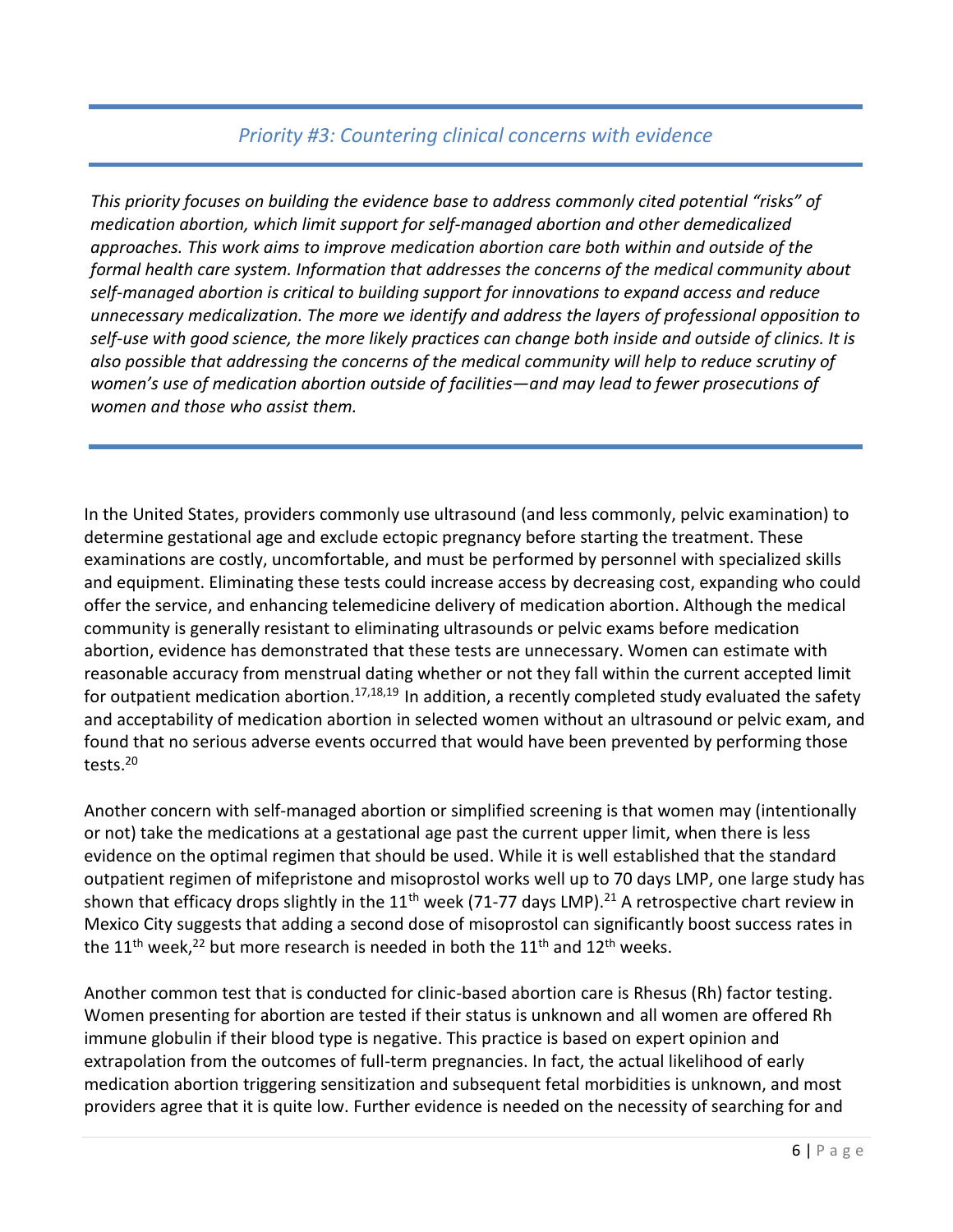"treating" Rh negativity after early abortion. Simplifying (or even eliminating) this practice would help demedicalize medication abortion, including self-managed abortions.

Despite the extremely high efficacy rate of medication abortion in the first trimester, providers commonly ask women to have a follow-up visit to confirm pregnancy termination with ultrasound, pelvic examination, or serum pregnancy testing. One hurdle to having providers support self-managed abortion, or eliminating the follow-up visit, is lack of confidence that women can self-identify ongoing pregnancy in a timely manner. A well-studied strategy uses the multi-level urine pregnancy test (MLPT), which measures the approximate concentration of hCG hormone. A decline in concentration indicates that no ongoing pregnancy exists, whereas a stable or rising concentration suggests a need for further evaluation. A recent meta-analysis<sup>23</sup> looked at seven studies using this strategy, and concluded it is highly reliable and efficient up to 63 days gestation, and can allow the large majority of women to avoid an in-person follow-up visit to the abortion facility. Although the MLPT is not yet registered in the United States, work is underway to support its registration and strategize on how best to integrate it into services.

Below is an illustrative list of issues to be addressed:

- Whether women can assess gestational age accurately enough for safe use and to know what tools they may need.
- Documentation of what happens if women use medication abortion past 70 days (inside or outside of formal health services).
- Identification of safe and effective medication abortion regimens for use beyond ten weeks of pregnancy and development of accompanying information and support for people after 12 weeks of pregnancy.
- Research to understand if the standard medication abortion regimen can effectively treat ectopic pregnancies.
- Research to ascertain whether use of medication abortion without screening for ectopic pregnancy might delay diagnosis and treatment of an ectopic pregnancy and worsen outcomes.
- Studies to better understand and evaluate whether women identify ongoing pregnancy after taking the medications and know what tools they may need to do this effectively.
- Studies to understand if Rhogam is needed after early medication abortion and to clarify the real world risks of not providing Rhogam to Rh-negative women.

To advance this effort, we are planning to:

- Develop a point-of-care (including home) urine (or even blood) test to help women assess gestational age eligibility.
- Research outcomes and experiences with medication abortion past 70 days.
- Document outcomes and experiences of medication abortion services without ultrasound.
- Assess information on how Rh-negative women with early pregnancy loss are managed and when treatment is needed to avoid sensitization, and develop and disseminate best practices on the management of Rh-negative women undergoing medication abortion and whether treatment with Rhogam is needed.
- Research ectopic pregnancy in the context of medication abortion, including actual incidence among very early abortion patients, possible ways to predict/detect ectopic pregnancies, and assessment of whether mifepristone-misoprostol might actually prevent incipient ectopic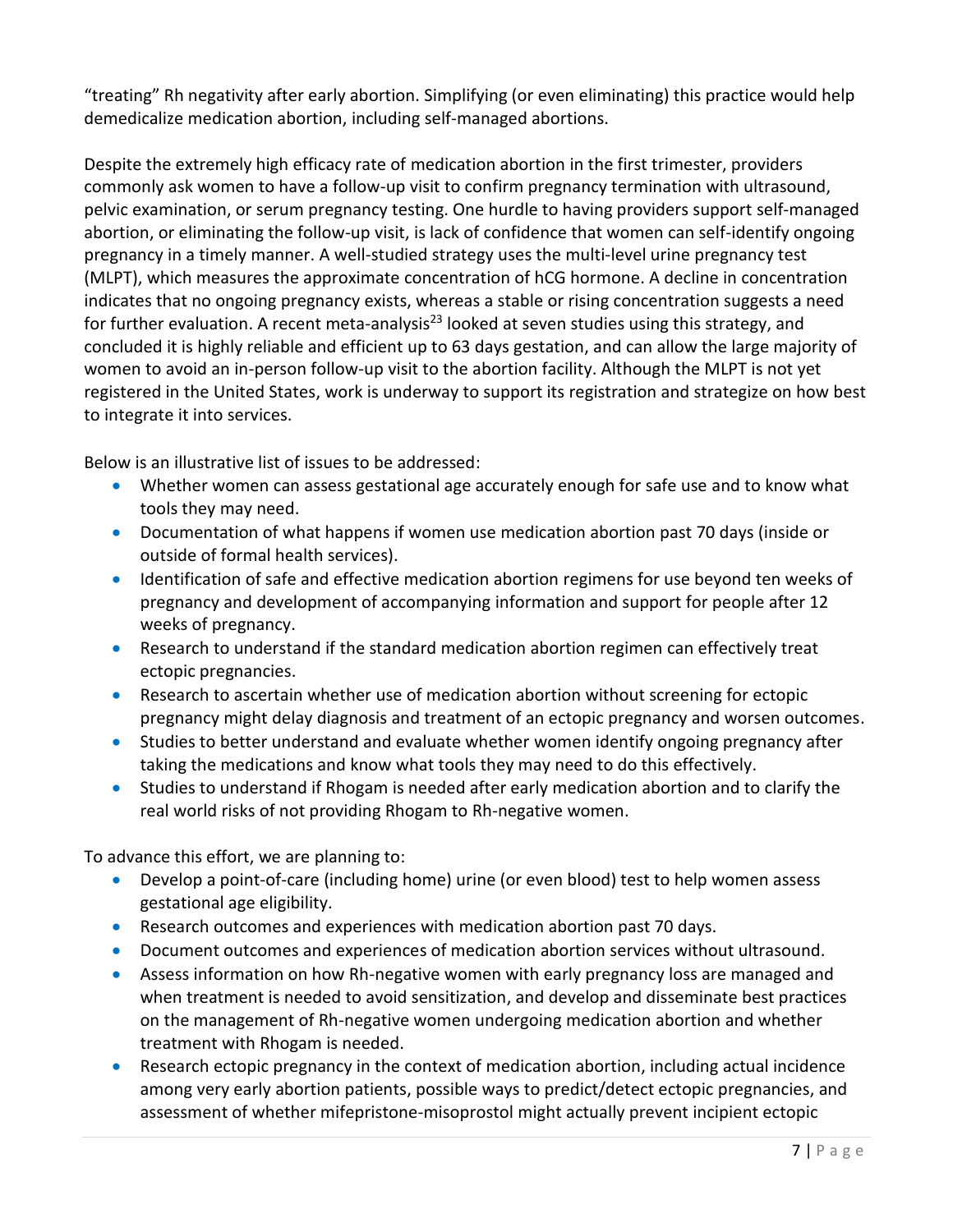implantations and reduce the risk of ectopic pregnancy. (There is early suggestive evidence that very early use of mifepristone-misoprostol may decrease the number of ectopic pregnancies in a population; this issue needs further exploration.)

 Document women's ability to use and interpret the MLPT without provider instruction and disseminate information about and support registration of a multi-level pregnancy test for home follow-up after medication abortion.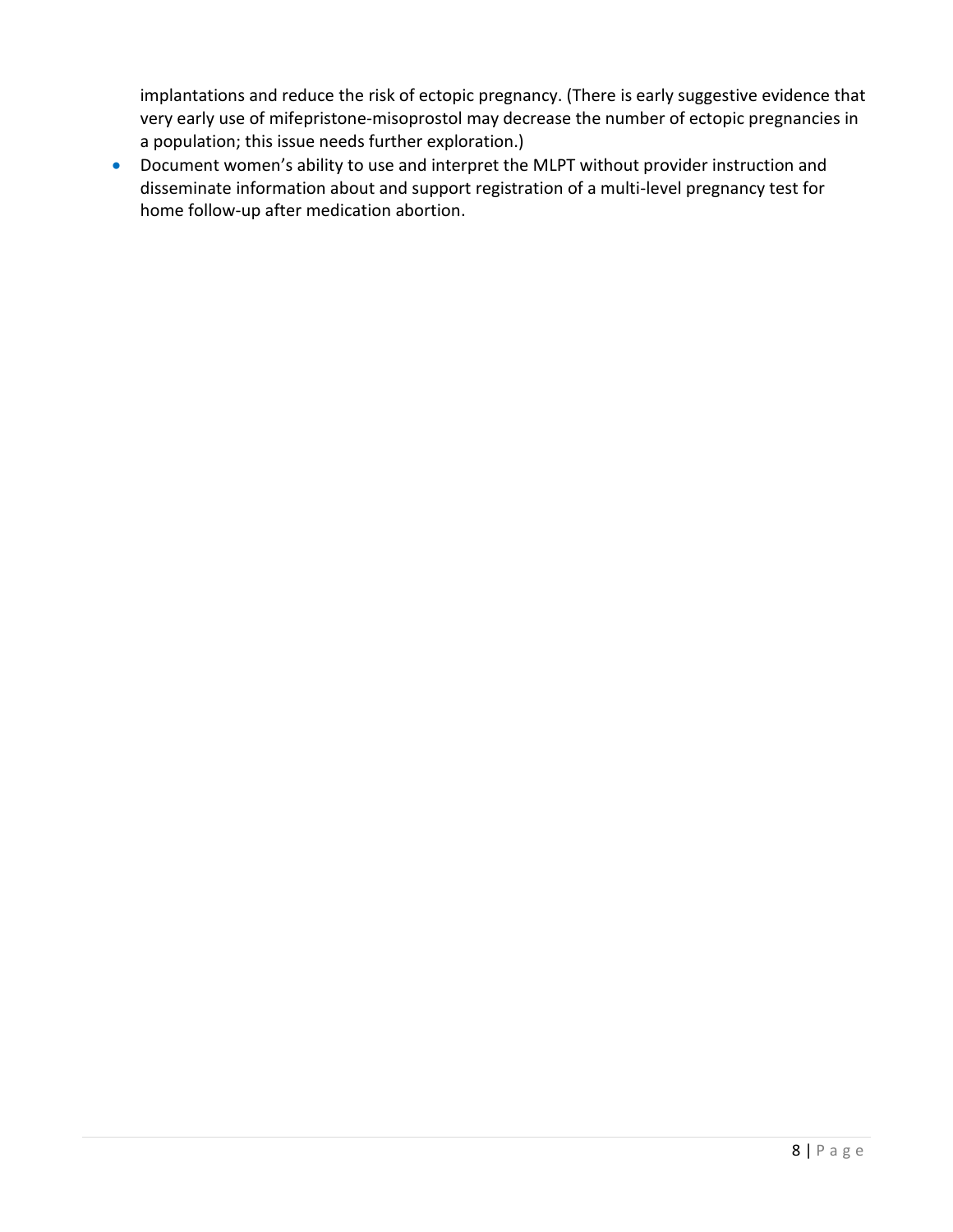## *Priority #4: Normalizing self-managed abortion services*

This priority focuses on documenting the safety, effectiveness, and feasibility of client-directed and novel models of providing medication abortion, including pharmacy dispensing, direct-topatient telemedicine, advance provision of medication abortion pills, and OTC access. This research will inform our understanding of the safety and effectiveness of self-managed abortion and move self-managed abortion into legally and medically sanctioned normalized health care. It will also potentially dramatically improve access to medication abortion in the United States.

For years, researchers, clinicians, and advocates have argued that medication abortion could be provided in simpler, less medicalized ways.<sup>24</sup> Research over the past decade has demonstrated conclusively that more than one routine visit to an abortion provider to obtain medication abortion is unnecessary. Women can take the misoprostol at home, $^{25}$  and they can confirm abortion success at home using urine pregnancy tests.<sup>26,27,28</sup> Contraceptives, including implants and depot medroxyprogesterone acetate injections, can be effectively provided on the day of mifepristone. 29,30 Elimination of the need for routine in-person follow-up has been endorsed by many normative bodies,<sup>31,32</sup> including implicitly by the FDA in its 2016 approval of a new label for Mifeprex<sup>®</sup>.

Our focus now is on addressing the requirement for even a single in-person visit to a clinical facility to obtain medication abortion. Some foundation for removing this requirement has been laid. Home use of mifepristone has been established as safe<sup>33</sup> and is sanctioned by the National Abortion Federation and the Planned Parenthood Federation of America and again, implicitly, by the FDA. Experience with clinician-to-clinic telemedicine services has shown that a remote abortion provider can adequately counsel and evaluate a patient located in a separate clinical facility by reviewing her screening test results and speaking to her by videoconference and that this model increases access and patient satisfaction.<sup>34,35</sup> Direct-to-patient telemedicine services, which go a step farther in enabling women to communicate by phone, internet, or videoconference with an abortion provider from home and then to receive medication abortion pills by mail, have been successful and acceptable in Canada,<sup>36</sup> Ireland,<sup>37</sup> and Australia,<sup>38</sup> as well as several other countries.<sup>39</sup> An ongoing project in the United States is showing encouraging results.<sup>40</sup> Studies in Australia and the United States have indicated that allowing distribution of mifepristone in pharmacies rather than only in clinicians' offices can enhance the availability of the drug by increasing the number of drug outlets<sup>41</sup> and the number of clinicians willing to provide medication abortion.<sup>42</sup> Finally, as mentioned above, substantial data indicate that at least for some women, eligibility for medication abortion can be determined entirely by history without ultrasound or other tests. 43,44

In the United States, some of these approaches to provision of medication abortion are currently prohibited by federal and state laws and regulations. The FDA Risk Evaluation and Mitigation Strategy for Mifeprex® requires that prescribers pre-register with the drug distributor and prohibits sale of the drug in retail pharmacies.<sup>45</sup> Laws in some states either directly or indirectly ban telemedicine. Reversing these regulations will be critical to expanding medication abortion options in this country.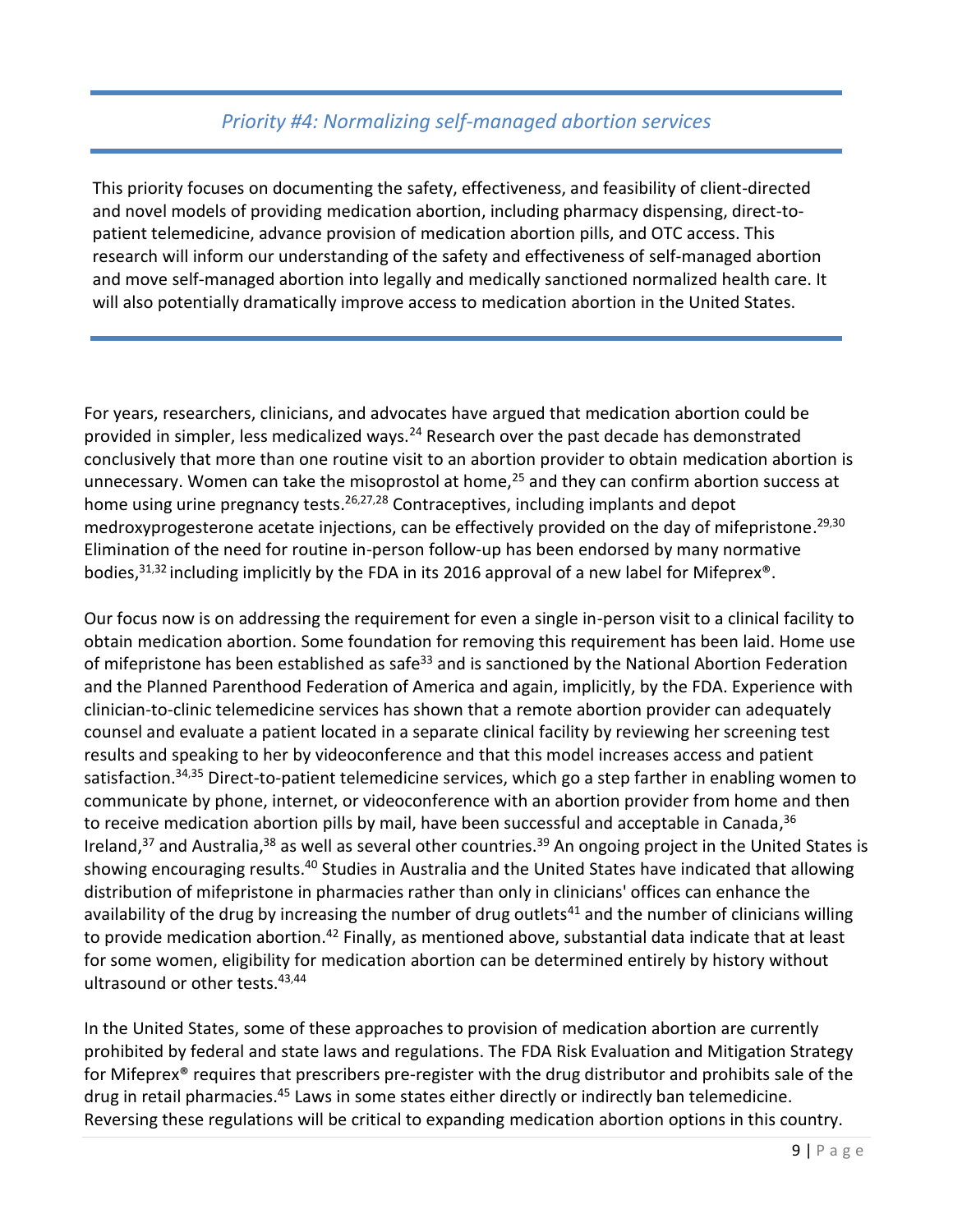Several lawsuits contesting these restrictions have been filed, but further evidence would help to support these challenges and to fight or prevent the introduction of additional similar regulations. In addition, research projects can serve to provide innovative services to women while the legal decisions are pending. As a community, we must develop, implement, and evaluate several new options for medication abortion in the United States and build the evidence base against restrictive laws and regulations. Specifically, we plan to assess the benefits, risks, and feasibility of the following:

- Sale of medication abortion pills by brick-and-mortar and online pharmacies with a prescription.
- **•** Provision of medication abortion pills in advance to women in case of future need.
- Different models for providing medication abortion by direct-to-patient telemedicine.
- **•** Provision of medication abortion pills OTC.

A number of critical research projects to advance this effort are underway, and include studies of: inperson pharmacy dispensing of mifepristone, clinician-to-clinic telemedicine, direct-to-patient telemedicine, an assessment of demand for and interest in advance provision of medication abortion pills, and the pilot of a label comprehension study for an OTC mifepristone-misoprostol product. Additional research is needed to document the safety, acceptability, and feasibility of a range of directto-patient telemedicine innovations. The work we are planning aims to:

- Expand direct-to-patient telemedicine with various options, such as:
	- o Use of phone rather than videoconferencing.
	- $\circ$  Web-based interface for patient interactions and for recording clinical and research data.
	- $\circ$  Provision of medication abortion pills from a central pharmacy rather than from each clinician's office.
	- o Elimination of the requirement for screening ultrasound and lab tests (i.e., implement screening based entirely on history).
	- o Home-based follow-up methods using urine pregnancy testing.
- Study the uptake, safety, and effectiveness of advance provision of medication abortion pills.
- Undertake an OTC label comprehension study and develop and implement an actual use study in a simulated OTC environment.
- Identify ways to improve access in legally restricted settings using data from research with online providers and smartphone apps.

## **Closing**

The research roadmap above describes an ambitious and impactful program of research activities that address many of the key issues preventing our field from taking a bolder stance on using medication abortion pills with limited clinical support. We believe the results of the research we outline will provide critical evidence to move toward formally recognizing and expanding access to demedicalized medication abortion models, and to support people who self-manage their abortions to do so safely.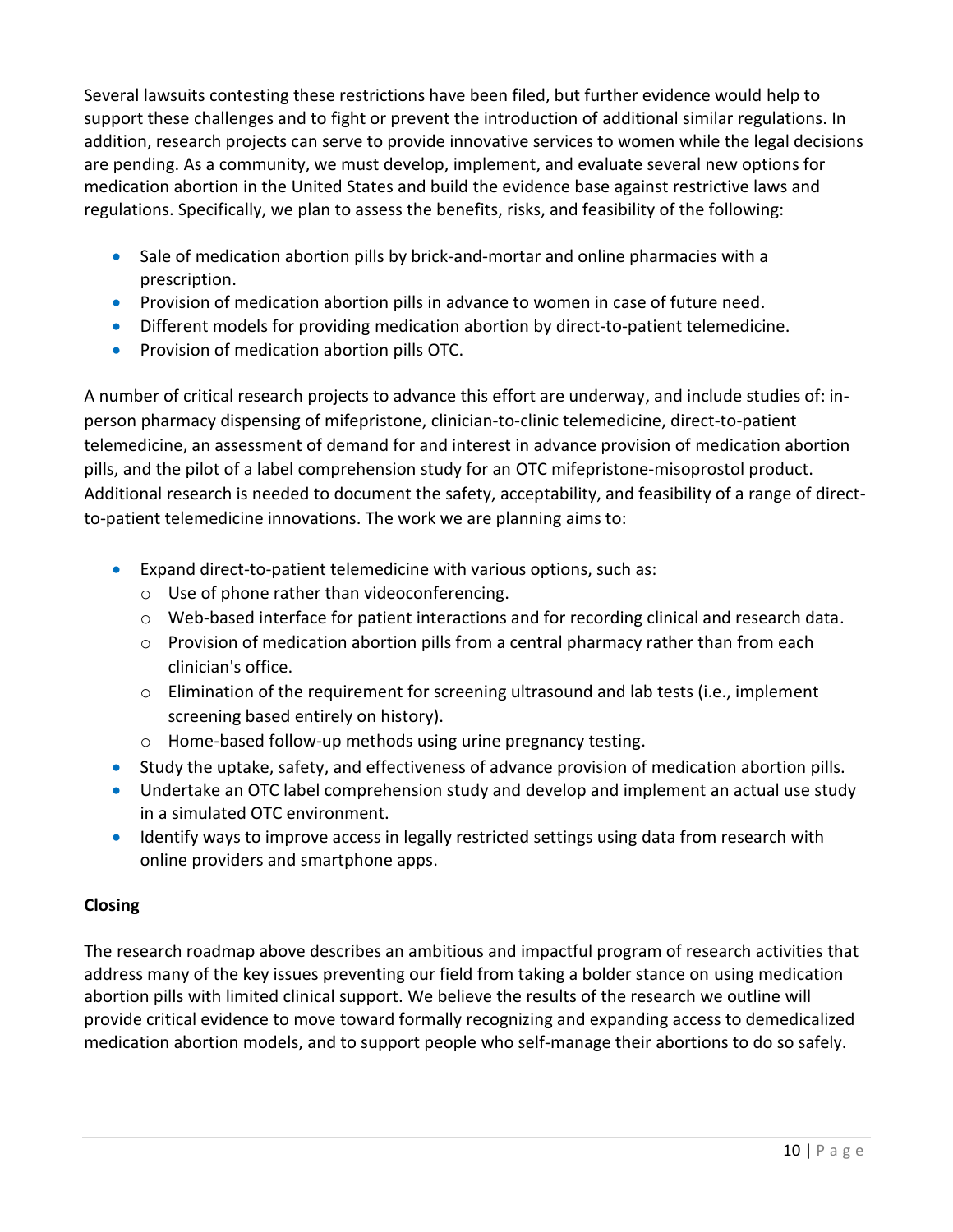#### **References**

<sup>1</sup> Stephens-Davidowitz S. The return of the D.I.Y. abortion, March 5, 2016. Available at

https://www.nytimes.com/2016/03/06/opinion/sunday/the-return-of-the-diy-abortion.html? r=0. Accessed August 2, 2017.

<sup>2</sup> Grossman D, Holt K, Peña M, Lara D, Veatch M, Córdova D, Gold M, Winikoff B, Blanchard K. Self-induction of abortion among women in the United States. *Reproductive Health Matters* 2010;18(36):136-46.

<sup>3</sup> Grossman D, Holt K, Peña M, Lara D, Veatch M, Córdova D, Gold M, Winikoff B, Blanchard K. Self-induction of abortion among women in the United States. *Reproductive Health Matters* 2010;18(36):136-46.

4 Jones RK. How commonly do US abortion patients report attempts to self-induce? *American Journal Obstetrics & Gynecology* 2011 Jan;204(1):23.e1-4.

<sup>5</sup> Jerman J, Jones RK and Onda T. Characteristics of US abortion patients in 2014 and changes since 2008, New York: Guttmacher Institute, 2016. Available at https://www.guttmacher.org/report/characteristicsus-abortion-patients-2014. Accessed August 2, 2017.

<sup>6</sup> Grossman D, White K, Hopkins K, Potter JE. The public health threat of anti-abortion legislation. *Contraception* 2014;89(2):73-4.

 $7$  Texas Policy Evaluation Project. Texas women's experiences attempting self-induced abortion in Texas (Research brief). November 25, 2015. Available at http://liberalarts.utexas.edu/txpep/\_files/pdf/TxPEP-Research-Brief-WomensExperiences.pdf. Accessed August 2, 2017.

<sup>8</sup> Grossman D, Holt K, Peña M, Lara D, Veatch M, Córdova D, Gold M, Winikoff B, Blanchard K. Self-induction of abortion among women in the United States. *Reproductive Health Matters* 2010;18(36):136-46.

<sup>9</sup> Winikoff B, Sheldon W. Use of medicines changing the face of abortion. *International Perspectives on Sexual and Reproductive Health* 2012 Sep 1;38(3):164-6.

10 Miller S, Lehman T, Campbell M, et al. Misoprostol and declining abortion-related morbidity in Santo Domingo, Dominican Republic: A temporal association. *BJOG: An International Journal of Obstetrics & Gynaecology* 2005; 112(9): 1291-6.

<sup>11</sup> Briozzo L, Vidiella G, Vidarte B, Ferreiro G, Pons JE, Cuadro JC. El aborto provocado en condiciones de riesgo emergente sanitario en la mortalidad materna en Uruguay.: Situación actual e iniciativas médicas de protección materna. *Revista Médica del Uruguay* 2002; 18(1): 4-13.

 $12$  Foster AM, Arnott G, Hobstetter M. Community-based distribution of misoprostol for early abortion: Evaluation of a program along the Thailand–Burma border. *Contraception* 2017 Oct 1;96(4):242-7.

<sup>13</sup> Footman K, Scott R, Taleb F, Dijkerman S, Nuremowla S, Reiss K, Church K. Feasibility of assessing the safety and effectiveness of menstrual regulation medications purchased from pharmacies in Bangladesh: A prospective cohort study. *Contraception* 2018 Feb;97(2):152-159.

<sup>14</sup> Drovetta RI. Safe abortion information hotlines: An effective strategy for increasing women's access to safe abortions in Latin America. *Reproductive Health Matters*. 2015 Jan 1;23(45):47-57.

<sup>15</sup> Erdman JN. Harm reduction, human rights, and access to information on safer abortion. *International Journal of Gynecology & Obstetrics*. 2012 Jul 31;118(1):83-6.

<sup>16</sup> Aiken AR, Digol I, Trussell J, Gomperts R. Self reported outcomes and adverse events after medical abortion through online telemedicine: Population based study in the Republic of Ireland and Northern Ireland. *BMJ* 2017 May 16;357:j2011.

<sup>17</sup> Raymond EG, Bracken H. Early medical abortion without prior ultrasound. *Contraception* 2015; 92:212-4.

 $18$  Schonberg D, Wang LF, Bennett AH, et al. The accuracy of using last menstrual period to determine gestational age for first trimester medication abortion: a systematic review. *Contraception* 2014; 90:480-7.

 $19$  Bracken H, Clark W, Lichtenberg ES et al. Alternatives to routine ultrasound for eligibility assessment prior to early termination of pregnancy with mifepristone-misoprostol. *BJOG: An International Journal of Obstetrics & Gynaecology* 2011; 118:117-23.

<sup>20</sup> Raymond EG, for the Simplified Medical Abortion Screening Study Group. Simplified medical abortion screening: a demonstration project. *Contraception* in press.

 $21$  Chong E, Dzuba IG, Hannum C et al. Outpatient mifepristone-misoprostol medical abortion through 77 days of gestation. Poster presented at the 12th Congress of FIAPAC, Lisbon, Portugal, 13-15 October 2016.